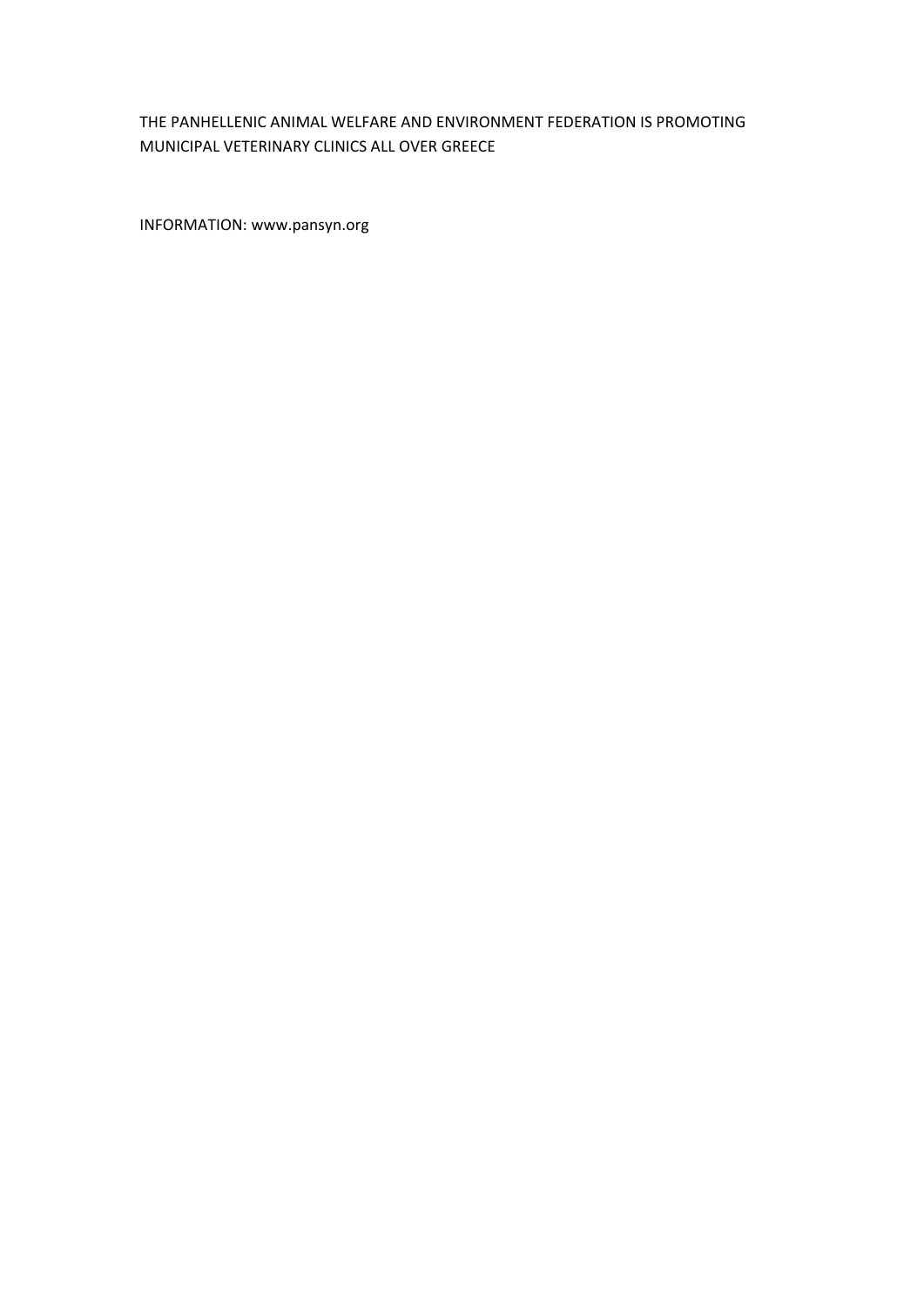

Athens, January 10th 2014

## **THE PFPO IS PROMOTING THE INSTITUTION OF MUNICIPAL VETERINARY CLINICS**

The Pan-Hellenic Animal Welfare and Environment Federation, in an endless attempt to protect animal rights and sensitize the Greek state and the citizens not only by highlighting the problems but also by suggesting solutions to these problems, is carrying out a project to encourage and inform the bodies concerned (Municipal authorities and animal welfare associations), in order to create municipal veterinary clinics all over the country.

Our project is EXCLUSIVELY informative and advisory, as we do are not aware of the special conditions in every municipality (economic and social). Our suggestions can be adjusted to the potential of each municipality, to the bilateral agreements between municipalities and volunteers and of course to the contracts with the veterinarians.

In the context of our effort, we are addressing the Veterinary School of the University of Thessaloniki and the Pan-Hellenic Veterinarians' Association, hoping that they will support us and will encourage veterinarians to cover, in the future, vacancies in the municipal veterinary clinics.

In order to help both parties (municipalities and veterinarians) we have prepared informative material (FAQ) and, soon, a list of the veterinarians who are interested.

If the name of a veterinarian is included in the list, he or she has no obligation, just enables him to contact the municipality through the PFPO.

With this initiative we hope to:

- Help municipalities create veterinary clinics.
- Prevent unsterilized and ill animals from being marginalized.
- Give young and unemployed veterinarians the chance to obtain valuable experience.
- Improve the health condition of stray animals.

## **THE PANHELLENIC ANIMAL WELFARE AND ENVIRONMENT FEDERATION**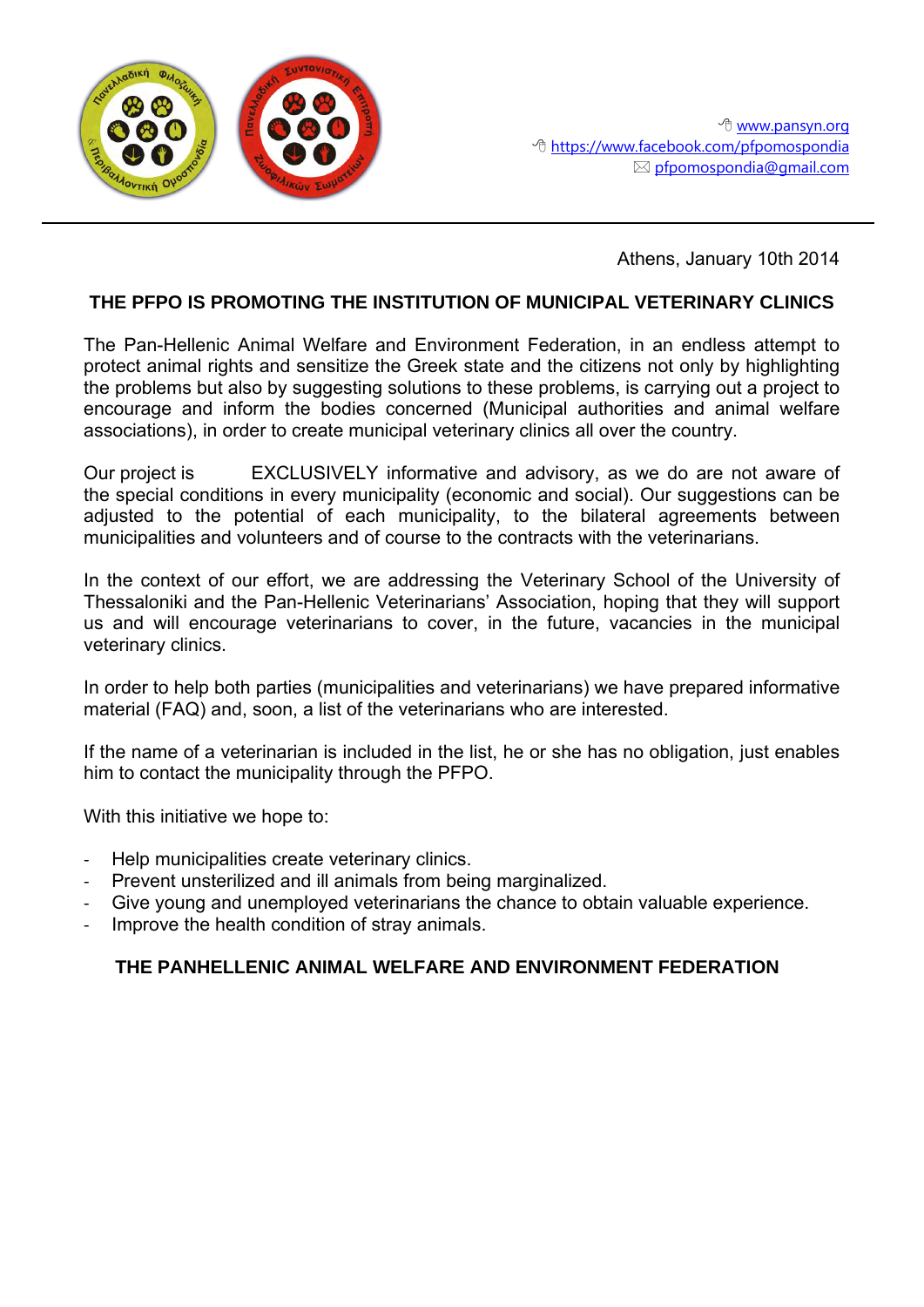

Athens, January 10<sup>th</sup> 2014

# FREQUENTLY ASKED QUESTIONS

#### **1. Why should a Municipality choose to open a Municipal clinic and not a shelter?**

The former does not exclude the latter. In fact, the latter is obligatory and follows the former.

# **2. Which is the budget to create and run a shelter?**

If the shelter observes the legal standards and the rules of animal welfare, the budget is very high. In any case it is much higher than the budget of a municipal clinic. As state subsidy is rather impossible, municipalities will not be able to pay the costs. A further problem is the fact that they cannot employ staff.

# **3. Is it possible to create a municipal veterinary clinic inside a shelter?**

Yes of course. If there is a decent and **legal** municipal shelter for stray pet animals, no special decision of the local municipal council is required for the creation of a veterinary clinic in the same place.

## **4. What is the purpose of a municipal veterinary clinic inside a shelter?**

Animals in a shelter have to be all sterilized and regularly taken care of by a veterinarian, before they can be reintegrated or adopted. Unsterilized animals are the disaster of Greek shelters.

## **5. Which reasons turn a decent shelter to a hell?**

Α. The lack of veterinary care

Β. The lack of sterilization, resulting in animals being reproduced inside the shelter

C. The lack of control of the number of animals (there has to be strict guarding, so that people are discouraged to abandon their pets in the shelters as if they were garbage...)

D. The failure to organize a proper adoption program

Ε. The shelter ends up becoming a place where animals are "retired" and not guests for a short time. After some time animals are asylumised and are not able to be adopted or reintegrated.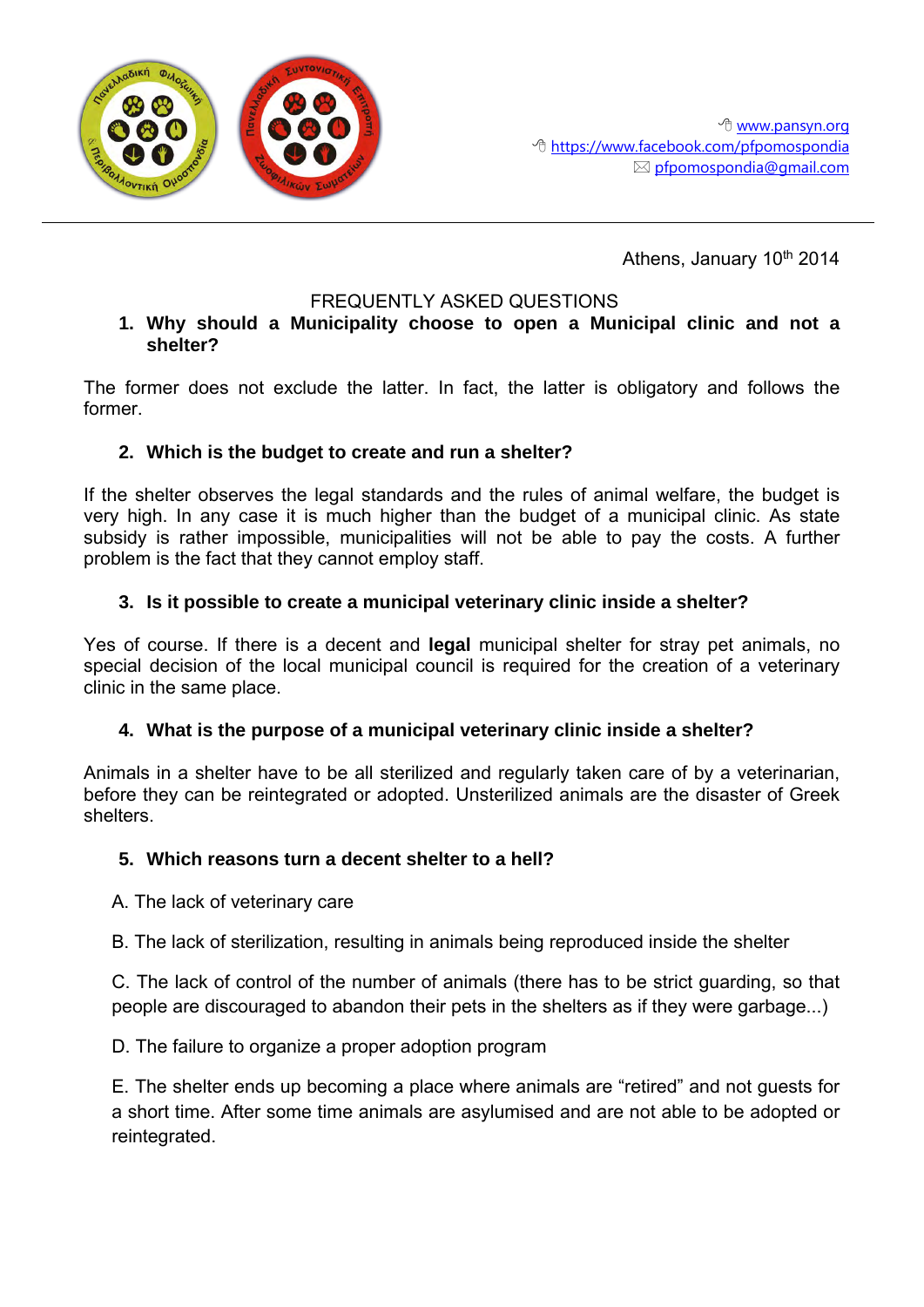F. Indifference and lack of action from the municipalities, because of a lack of culture. Moreover, they are unaware of their obligations before the law and the citizens, their budgets are reduced and they do not know how to deal with the problem.

## **6. Why open a municipal veterinary clinic and not buy the services of private veterinarians?**

For economic and practical reasons: A private veterinarian will not have enough time for all the animals of the shelter. If a municipal veterinary clinic is created, which has very low cost, more animals will be taken care of.

## **7. Is it possible for neighboring municipalities to open a common veterinary clinic?**

This is provided for by the law and it is a clever solution, especially when are rich municipality borders a poorer one.

# **8. How can a municipality open a veterinary clinic at low cost?**

In an unexploited area of the municipality, a pre-constructed building can be place (all municipalities have some of them) or turn an unexploited room or building into a veterinary clinic. The procedure is described by the law...

## **9. How necessary is the cooperation between municipalities and animal welfare associations?**

According to law 4039/2012, art. 9 par. 1, municipalities are responsible to collect and manage stray pet animals. According to the law, animal welfare organizations and associations are also responsible, provided they have the "infrastructure, consisting in the existence of proper relevant facilities or vehicles to carry the animals". However, because of the economic crisis, municipalities and associations are not able to carry out this work. Problems can be solved with the cooperation of these bodies. Municipalities have some unexploited facilities so they can give the necessary infrastructure to the animal welfare organizations and associations, so that they collect and manage stray pet animals with their own means and their own staff.

# **Does the municipal veterinary clinic perform all veterinary acts or only sterilizations, vaccinations and electronic marking?**

The municipal veterinary clinic is a regular veterinary clinic, able to perform all veterinary acts.

## **10.Does the municipal veterinary clinic serve citizens who belong to vulnerable social groups?**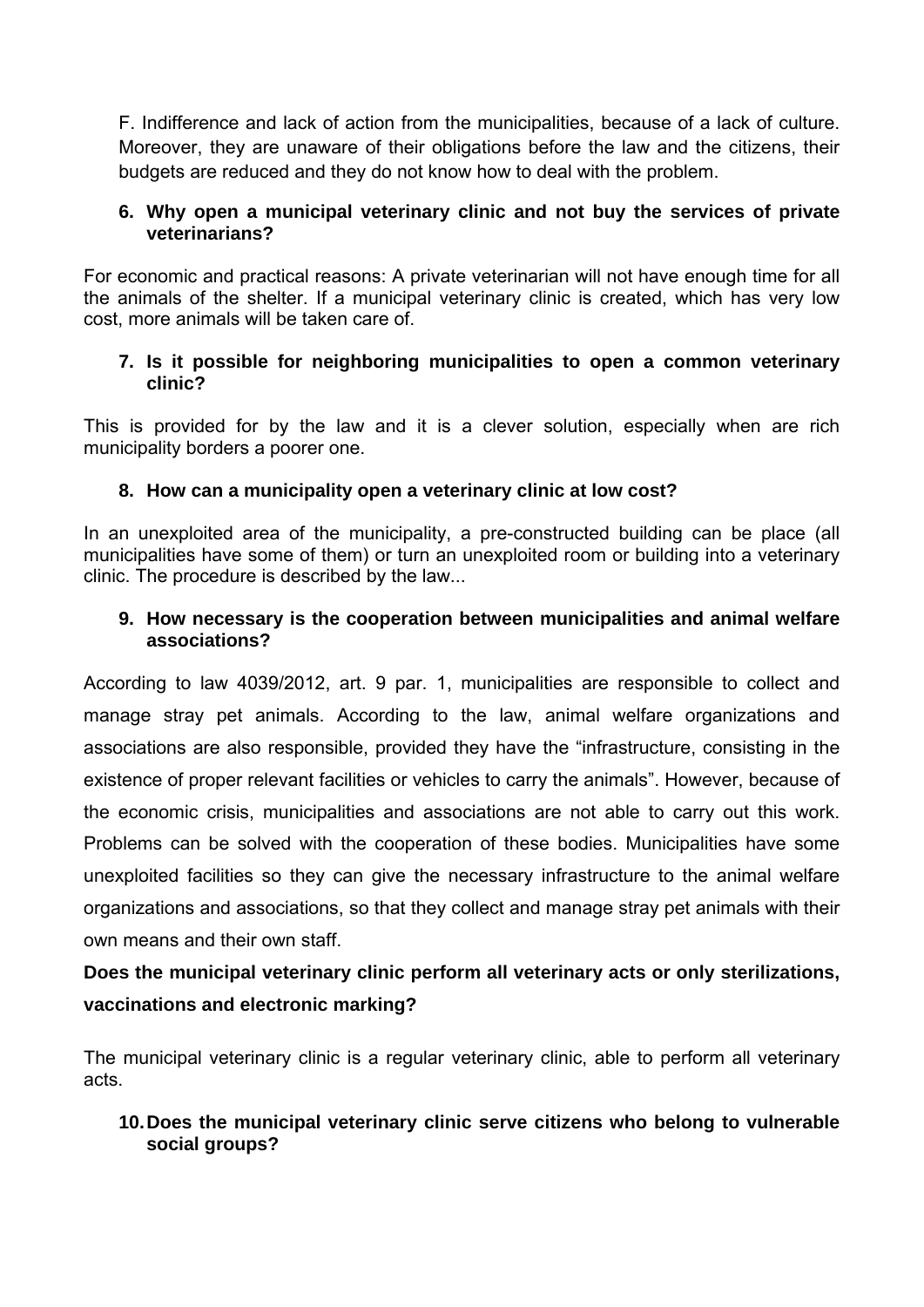According to article 4, par.3b, the vulnerable social groups (Persons with special needs, people with three children, people with many children, one-parent families, unemployed, poor people) are served for all veterinary acts by the municipal veterinary clinics.

## **11.Can an animal welfare association found a veterinary clinic?**

Yes. This is provided for my law 4039/2012. With the new circulation (ΒΕΑ8Β-Π4Ζ), the procedure is made simpler and the preconditions clearer.

## **12.What are the building standards?**

According to P.D. 463/1978 and law 604/1977(on foundation – function of a veterinary clinic, terms and conditions) two rooms are enough, with dimensions at least 12x12 each, easy to clean, and a bathroom. A water-heater is also necessary and, if possible, airconditioning because of the weather conditions in Greece.

## **13.Which is the NECESSARY equipment for a veterinary clinic to be given permission;**

At least one surgical bed, A work bench, sufficient light, surgical tools (usually each veterinarian prefers his or her own), a sterilization method for the tools (preferably a furnace), a refridgerator, office equipment (the necessary items e.g. a desk, chairs, wardrobes etc).

Anything else (centrifugal, microscope, oxygen device, X-ray machine etc) are welcome but are not a precondition for the permission.

THE VETERINARY CLINIC IS GIVEN PERMISSION BY THE LOCAL VETERINARY REGIONAL AUTHORITIES. THESE ARE THEREFORE RESPONSIBLE TO EVALUATE THE ADEQUACY OF THE EQUIPMENT.

## **14.Does a recovery room have to exist?**

In order to give permission to a veterinary clinic no recovery room is obligatory. However, it would be good that such a room exists.

## **15.What would be advisable as a recovery room?**

It depends on the needs and the capacities of each municipality. If there is a shelter, the shelter could do. Otherwise, it could be a second pre-constructed house or, if the veterinary clinic is founded in a building of the municipality, a specially designed room (with a place for dogs and baskets for cats, with heating in winter of course).

# **16.What is "complete recovery"?**

The time when an operated animal is ready to be reintegrated into its natural environment. This depends on the method each veterinarian follows (small or large incision).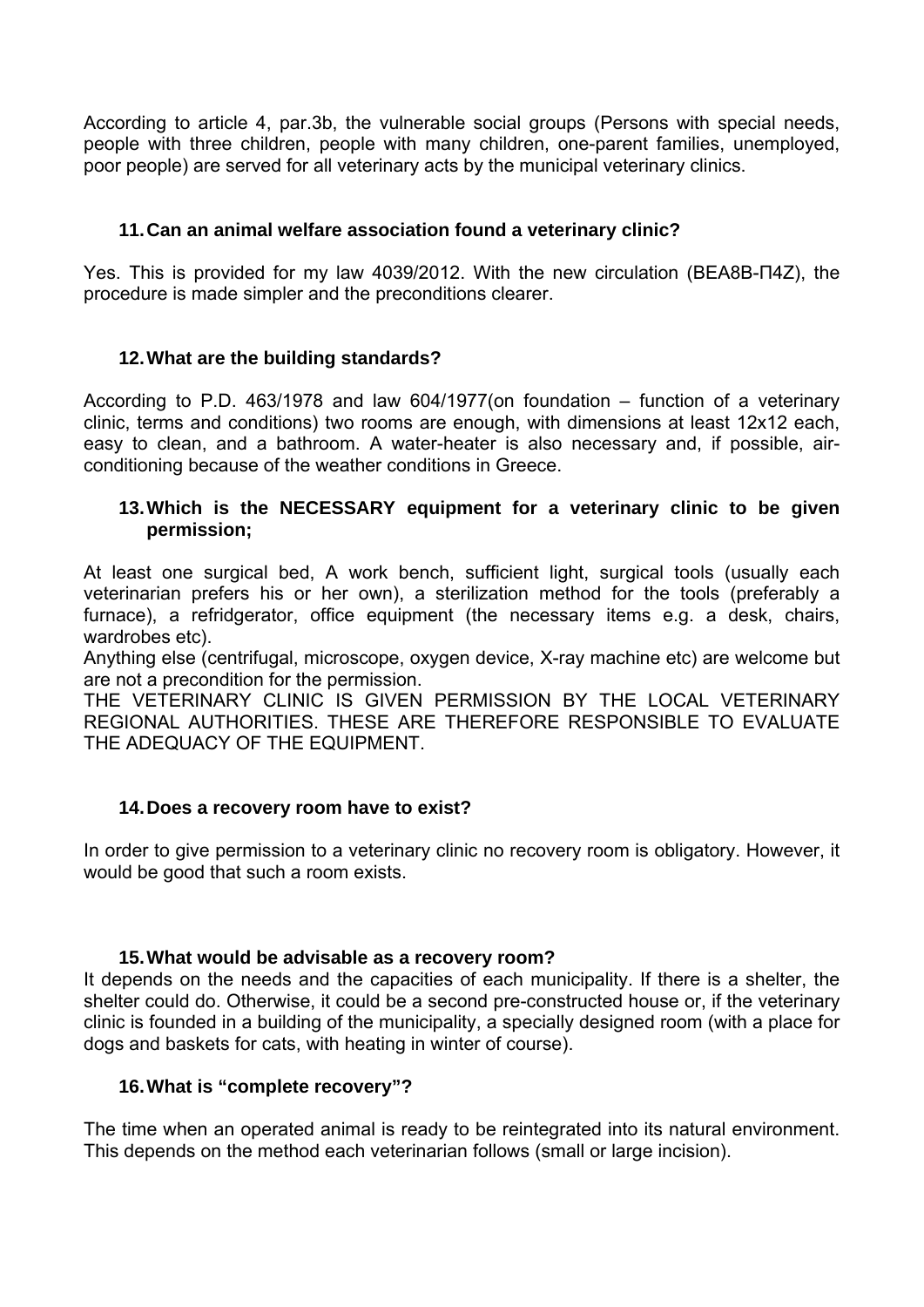In any case, the recovery time has to be short. Mainly when it comes to animals which do not cooperate (like many stray cats) they do not have to be isolated from their natural territory.

#### **17.When are sterilizations effective for an area?**

When they are massive and there is no possibility for animals to be reproduced.

#### **18.What are the criteria when a municipality chooses a veterinarian for the municipal veterinary clinic?**

The low cost and the best result.

#### **19.Does the veterinarian of the municipal clinic have to be a member of the local veterinarians' association?**

Not necessarily, but he or she has to be a member of the Pan-Hellenic Veterinarians' **Association** 

#### **20.Which are the recommended prices of the veterinarians for pet animals?**

Average price for cat sterilization (male or female) : 10 - 30 euros Average price for dog sterilization (male or female): 40 - 60 euros

#### **21.What do these prices include?**

Fee, materials, recovery for one day

#### **22.Which are the prices for vaccinations?**

Vaccinations are carried out free of charge and it is the responsibility of the municipality to provide vaccines (MAINLY AGAINST RABIES) and the fistulas, if it has employed a veterinarian for the municipal veterinary clinic or has a valid contract with a private veterinarian.

## **23.Which is the price of electronic marking?**

The electronic marking of STRAY ANIMALS is free, if the municipality provides the microchips.

#### **24.What is the price of blood sampling?**

Free

#### **25.What is the benefit for a young veterinarian from his or her participation in a program to support municipal vet clinics?**

Apart from the payment, which will be defined by the contract of each Municipality and which will be a minimum compensation, he or she will obtain knowledge and experience